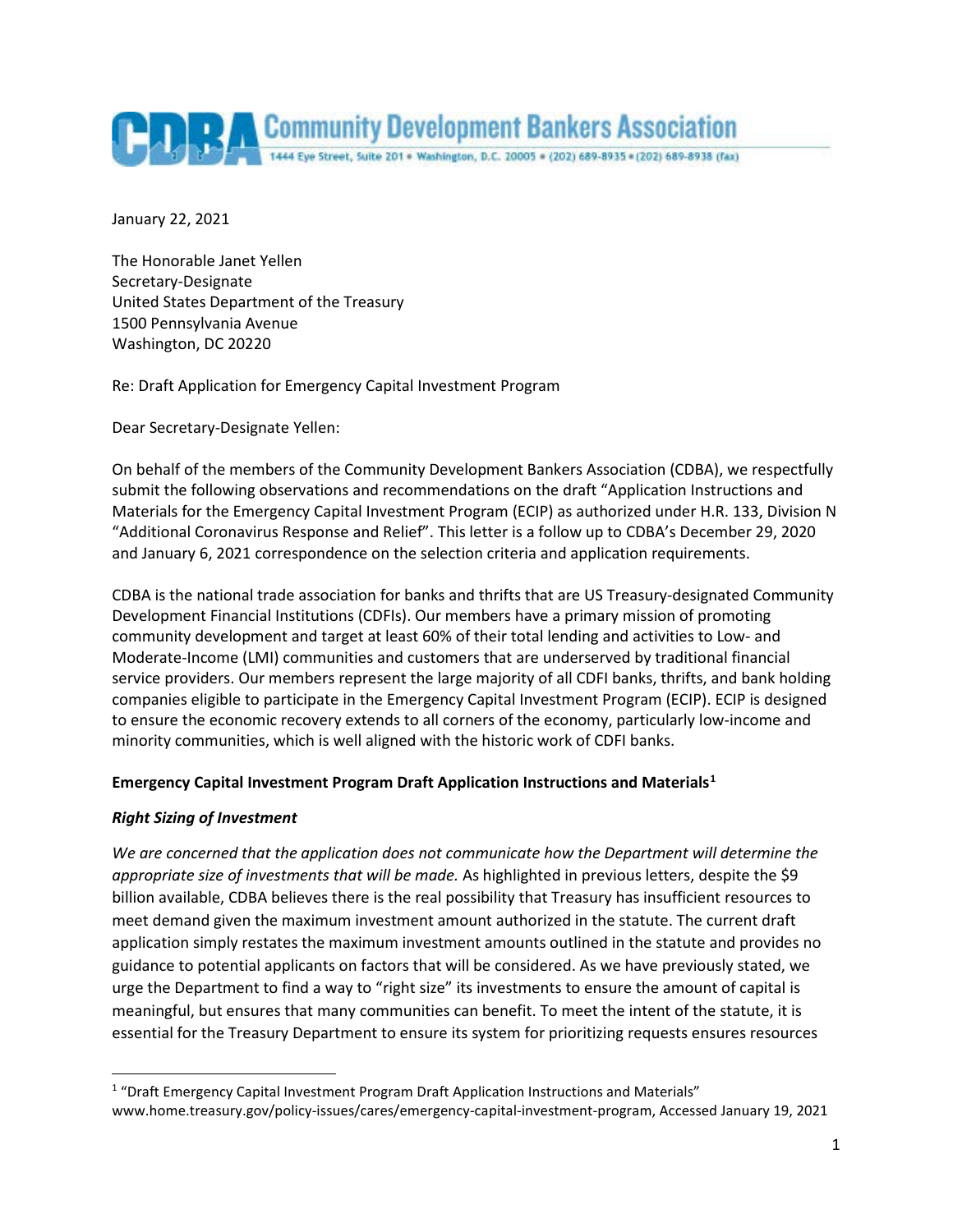are channeled to the maximum extent to institutions that have the strongest track record of serving low- and moderate-income, minority, and other disadvantaged communities consistent with Congressional intent and the purposes outlined in statute.

# *Prioritization of Resources*

*We are very concerned that the proposed definition for Low- and Moderate-Income (LMI) is so expansive as to undermine the intent of Congress.* The draft application includes a definition of LMI *as "less than" 120% of AMI or median family income (MFI)*. This definition is inappropriate given Congressional intent to target ECIP resources to communities most negatively impact by COVID. The vast majority of statistics available on COVID health and economic outcomes clearly indicate that households and communities with lower income have disproportionately borne the brunt of the crisis. Likewise, minority populations have been disproportionately impacted, of which a disproportionate number reside in lower income areas.

*We strongly urge the Department to use income definitions that are consistent with existing Federal definitions in use by CDFI and MDI banks and credit unions.* The CDFI Fund uses 80% of median family income as its definition of "Low Income" and the Community Reinvestment Act (CRA) defines "Low and Moderate Income" as 80% of median family income. Defining LMI with a 120% AFI or AMI upper limit is wholly inappropriate. By setting a threshold that includes incomes between 80% and 120%, the draft application encompasses incomes correspondingly defined as *middle* income under CRA. *Middle* income communities are not contemplated or included in the legislation.

We strongly believe Treasury should not include a definition of LMI which encompasses middle income communities for ECIP eligibility. This is especially important since the inclusion of non-CDFI certified MDIs means that they will only need to demonstrate 30% of transactions going to "LMI" tracts for the purposes of the program. The difference is huge: while just 36% of people live in low-income census tracts as defined by 80% are Area Median Income, more than 76% live in LMI tracts under the unprecedented, expansive 120% definition.

As stated in previous letters, we strongly urge Treasury to maximize statutory purpose and make the most effective use of taxpayers' dollars, by ensuring that CDFIs receive highest priority in the selection process. Secondly, among this subgroup of CDFIs, we recommend that the small subset of CDFIs that are also MDIs should receive the very highest priority. Institutions that are not certified and do not meet the 60% criteria should be ranked below the CDFIs in order of the proportion of their total lending and other activities targeted to eligible CDFI Target Markets.

# *Pending Materials and Requirements*

While we fully understand the strict statutory deadline under which the agency must issue an application and rules*, we strongly urge the Treasury to solicit industry comments on pending program components such as term sheets, regulations or other guidance, prior to finalization*. We specifically urge Treasury to ensure that pending items identified in the application -- *term sheets (page 6), the final agreement and reporting requirements* (page 9), *organizational chart requirements (page 11), and restrictions on executive compensation, dividends, and share buybacks per the final rule (page 14)* -- are released in draft form with sufficient time for industry representatives to provide comments.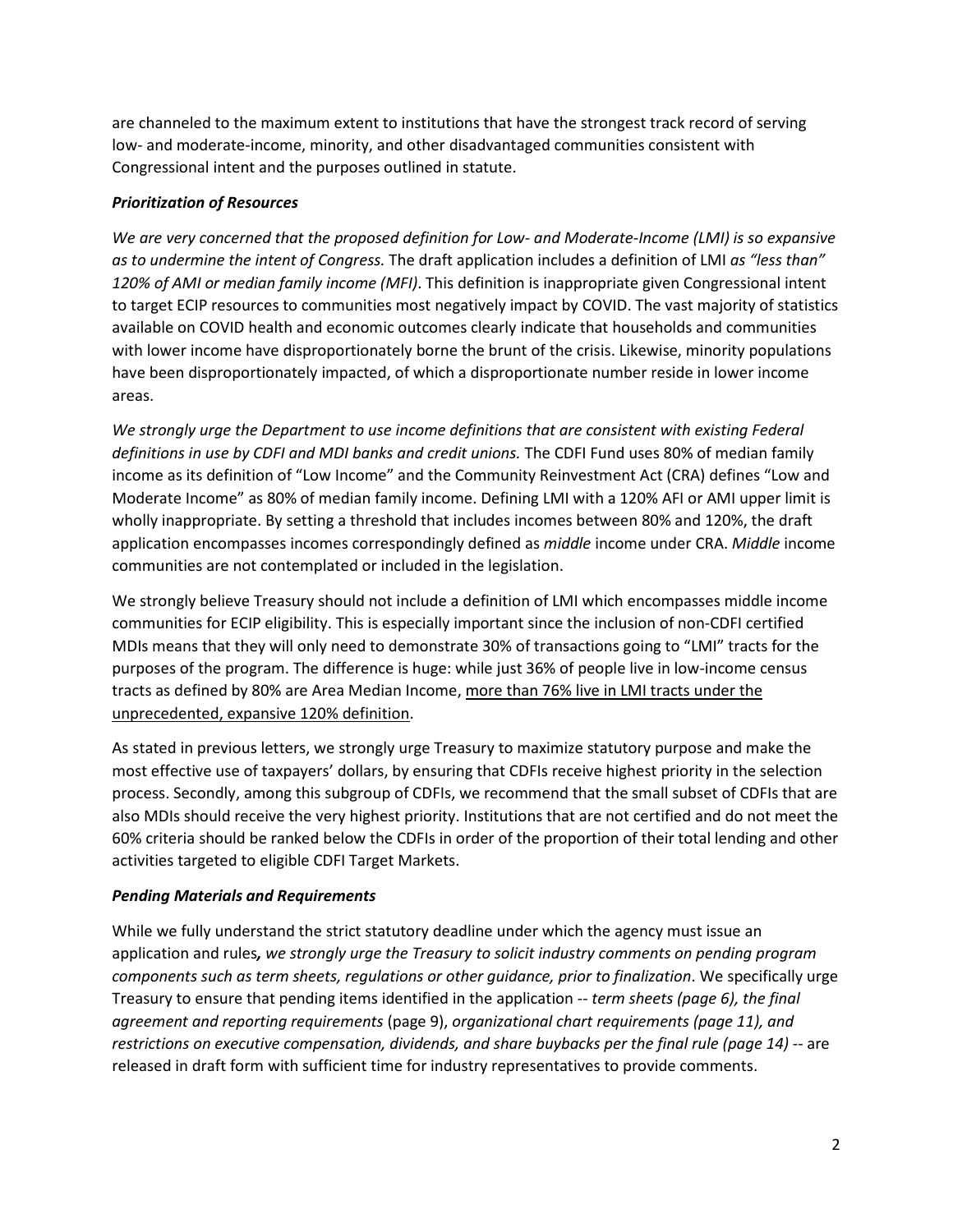### *Potentially Overbroad Exclusion of Institutions Based on Past Financial Performance*

*We are concerned that the draft application includes the very broadest definitions of "Troubled Institution."*[2](#page-2-0) These definitions extend the exclusion of institutions beyond those with truly troubled composite ratings or subject to serious cease and desist letters, to include those subject to a "written agreement" to "improve their financial condition."<sup>[3](#page-2-1)</sup>

While we believe financial health is an important consideration, we do not believe it should be disproportionately weighted or necessarily exclusionary. In fact, we believe investments from this program have the capacity to strengthen the capacity of participating financial institutions, particularly MDIs that have faced systemic challenges toward raising capital. Under section 308 of FIRREA, Treasury and the regulatory agencies have an obligation to preserve and promote MDIs, but have never had a significant federal appropriation of capital to use, at least partially, in service of this mandate. The ECIP's selection criteria should reflect this obligation.

### *Access to Subordinated Debt by Both C Corp and Sub S Banks*

*We are concerned that the draft application may unnecessarily restrict the availability of one form of desirable and appropriate capital from use by at least one type of bank organizational and capitalization structure*:

- The list of pending term sheets on page 6 uses the term "Subordinated debt terms for S Corporations term sheet." This suggests that subordinated debt may not be available to banks organized as C Corps.
- On page 13, "Senior Preferred Stock" is an actual investment type, while the other options identified as "investment types" are actually "entity types" (e.g. "mutual institutions", "s corporations" and "credit unions"). This further suggests that subordinated debt will be off limits to C Corps.

We understand that the legislation authorizes Treasury to offer financial instruments suitable for Sub S banks. However, while the statute clearly contemplates involvement of C Corps with the explicit authorization of issuance of preferred stock, we note that even C Corps may have an interest in utilizing some portion of capital in the form of subordinated debt depending on their capitalization needs. Thus, any investment instruments and term sheets should be structured to anticipate this variety.

In conclusion, the membership of CDBA fully appreciates the thoughtful consideration of the Treasury and its staff as the Emergency Capital Investment Program is implemented. This is a wonderful opportunity to expand the positive influence of a long-standing market-based solution within COVIDimpacted communities, and we sincerely appreciate the opportunity to comment and offer feedback. We look forward to future discussion on these important issues.

<span id="page-2-0"></span><sup>&</sup>lt;sup>2</sup> "Troubled Condition" has the meaning given to such term under 12 C.F.R. § 303.101(c) for an Applicant whose primary regulator is the FDIC, under 12 C.F.R. § 225.71 for an Applicant whose primary regulator is the Fed, under 12 C.F.R. 5.51(c)(7) for an Applicant whose primary regulator is the OCC, and for an Applicant whose primary regulator is the NCUA, the meaning given to such term under 12 C.F.R. 700.2.

<span id="page-2-1"></span> $3$  12 CFR § 303.101 (c)(3) and (4)